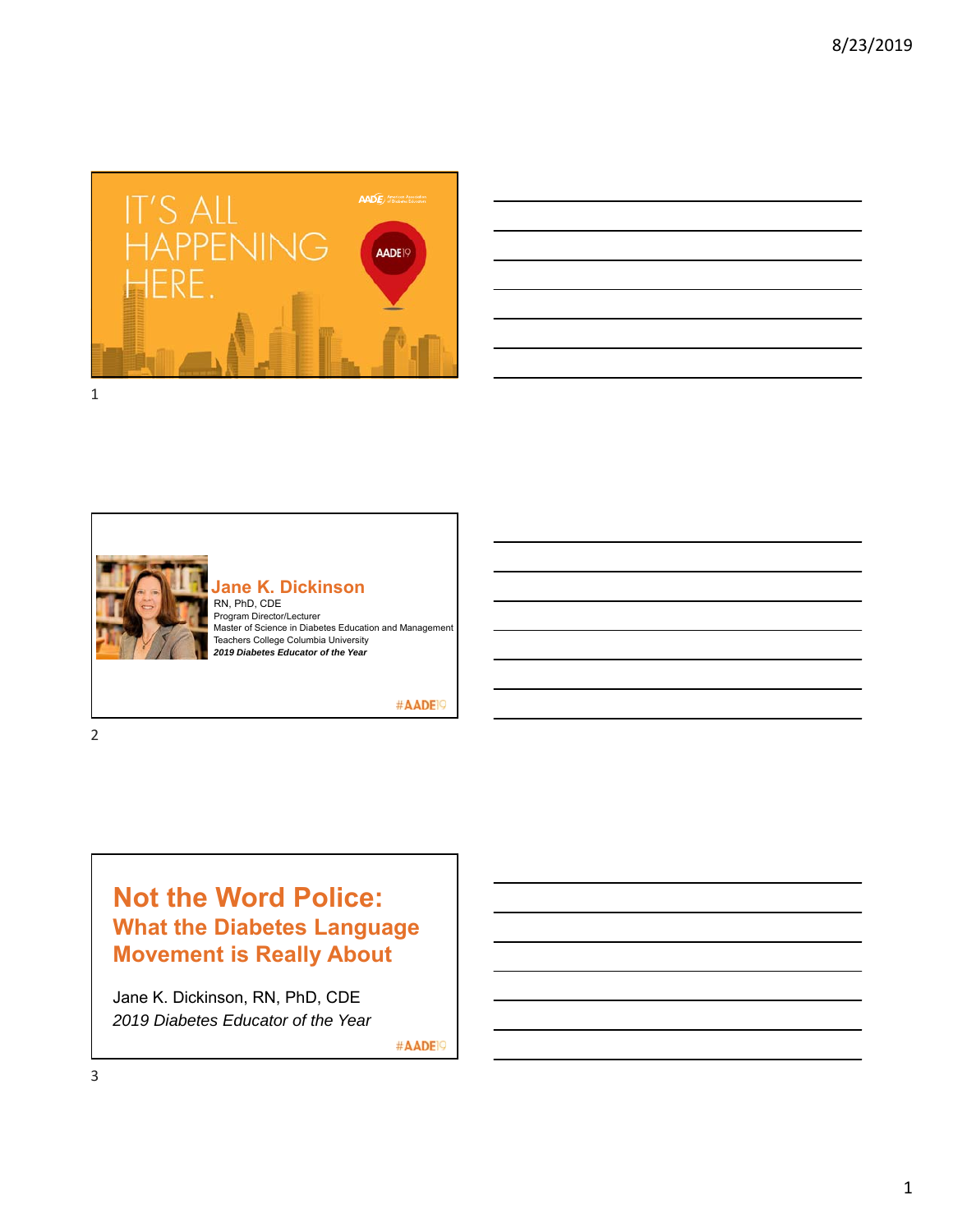#### **Disclosure to Participants**

- Notice of Requirements For Successful Completion
- Please refer to learning goals and objectives Learners must attend the full activity and complete the evaluation in order to claim continuing education credit/hours
- Conflict of Interest (COI) and Financial Relationship Disclosures: – Jane K. Dickinson, RN, PhD, CDE – No COI/Financial Relationship to disclose
- Non-Endorsement of Products:
	- Accredited status does not imply endorsement by AADE, ANCC, ACPE or CDR of any commercial products displayed in conjunction with this educational activity
- Off-Label Use:
	- Participants will be notified by speakers to any product used for a purpose other than for which it was approved by the Food and Drug Administration.

#AADE<sup>19</sup>

4

## **Objectives**

At the end of this presentation, participants will be able to

- Discuss the true purpose of the language movement in diabetes
- Identify words that *simply replace* vs. those that *change* the message
- Substitute person-centered, strengths-based language in written works

#AADE<sup>19</sup>

5



#AADE<sup>19</sup>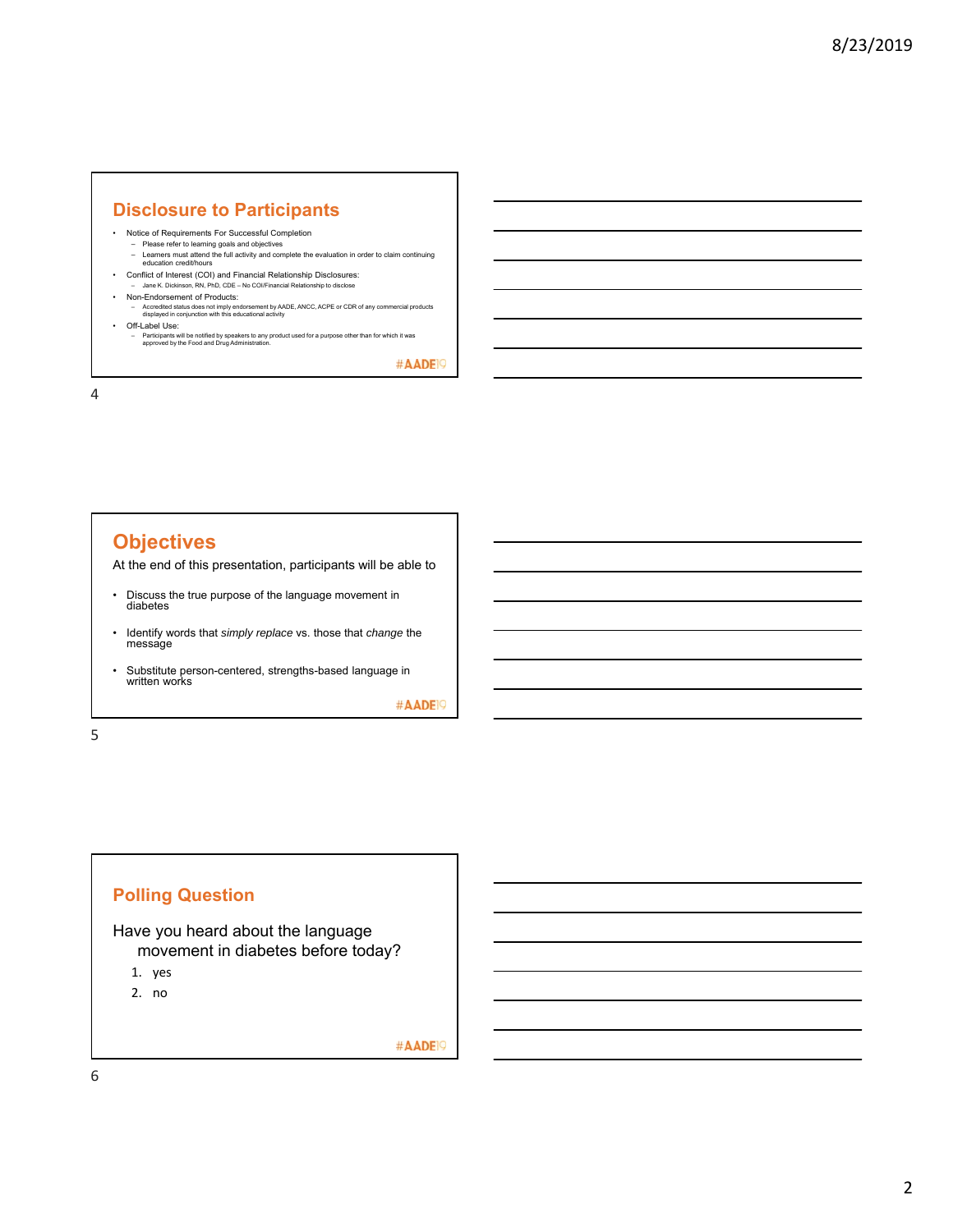### **Review of the evidence… for changing our language**

- Stigma
- Expectancy (labels)
- Scare tactics

#AADE<sup>19</sup>

7

# **What is stigma?**

- Negative mark
- Different
- Disapproval
- Stereotypes aren't always negative
- In diabetes, they often overlap

#AADE<sup>19</sup>

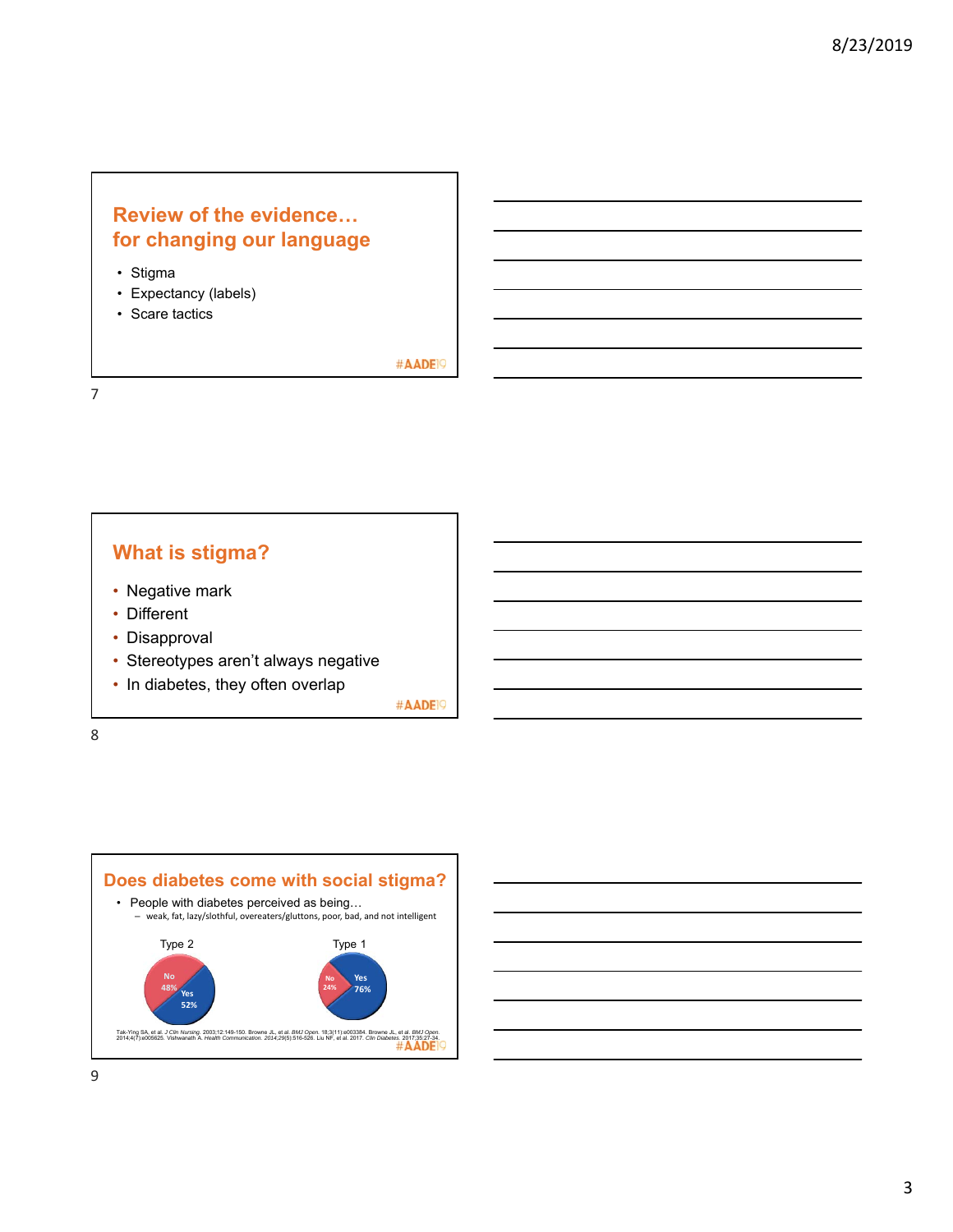### **From the research**

#### **Patients are "noncompliant"**

- "I have no patience for people who cause themselves to become ill, lose limbs, and disregard their medication/diet regimen. I'd become overwhelmingly frustrated working with this group of patients all day every day."
- "From what I've seen thus far, many of those who have diabetes are<br>noncompliant and don't take care of themselves. That would be<br>extremely frustrating for me."

Dickinson, Lipman, & O'Brien, 2015; *The Diabetes Educator*

#AADE<sup>19</sup>

10





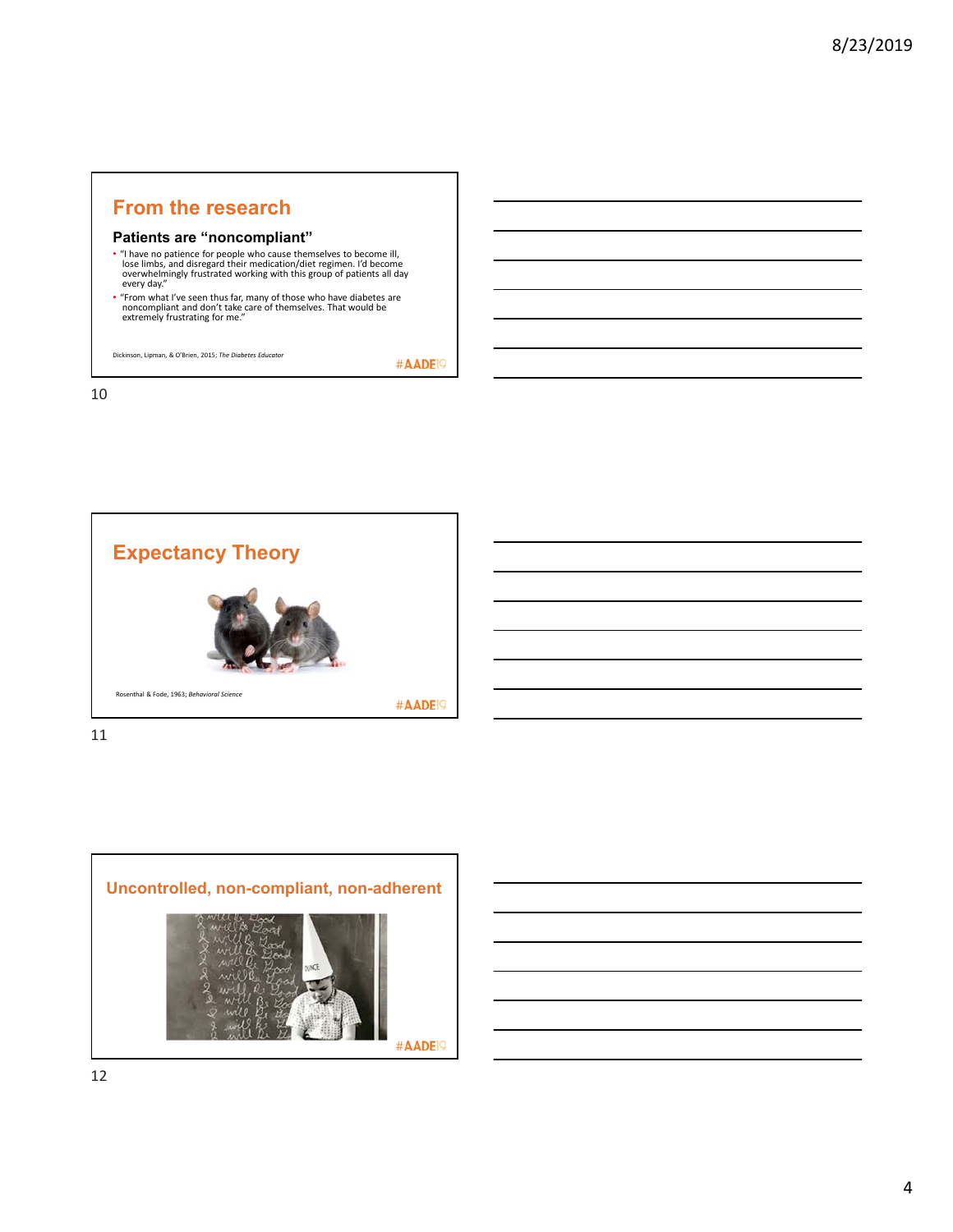

| the control of the control of the control of the control of the control of |  |                             |
|----------------------------------------------------------------------------|--|-----------------------------|
|                                                                            |  |                             |
|                                                                            |  |                             |
|                                                                            |  | <b>Service Contract</b>     |
|                                                                            |  |                             |
|                                                                            |  | and the control of the con- |
|                                                                            |  |                             |
|                                                                            |  |                             |

13

# **Messages at diagnosis**

• Factors

– Encouraging

– Collaborative

– Discouraging – Recommending other resources



Polonsky, W.H., et al. 2017; *Diabetes Res Clin Pract*

#AADE<sup>19</sup>

14

#### **Messages at diagnosis** • Impact on – Emotional distress – Diabetes distress – Wellness – Healthy eating – Exercise

– Medication taking



Polonsky, W.H., et al. 2017; *Diabetes Res Clin Pract*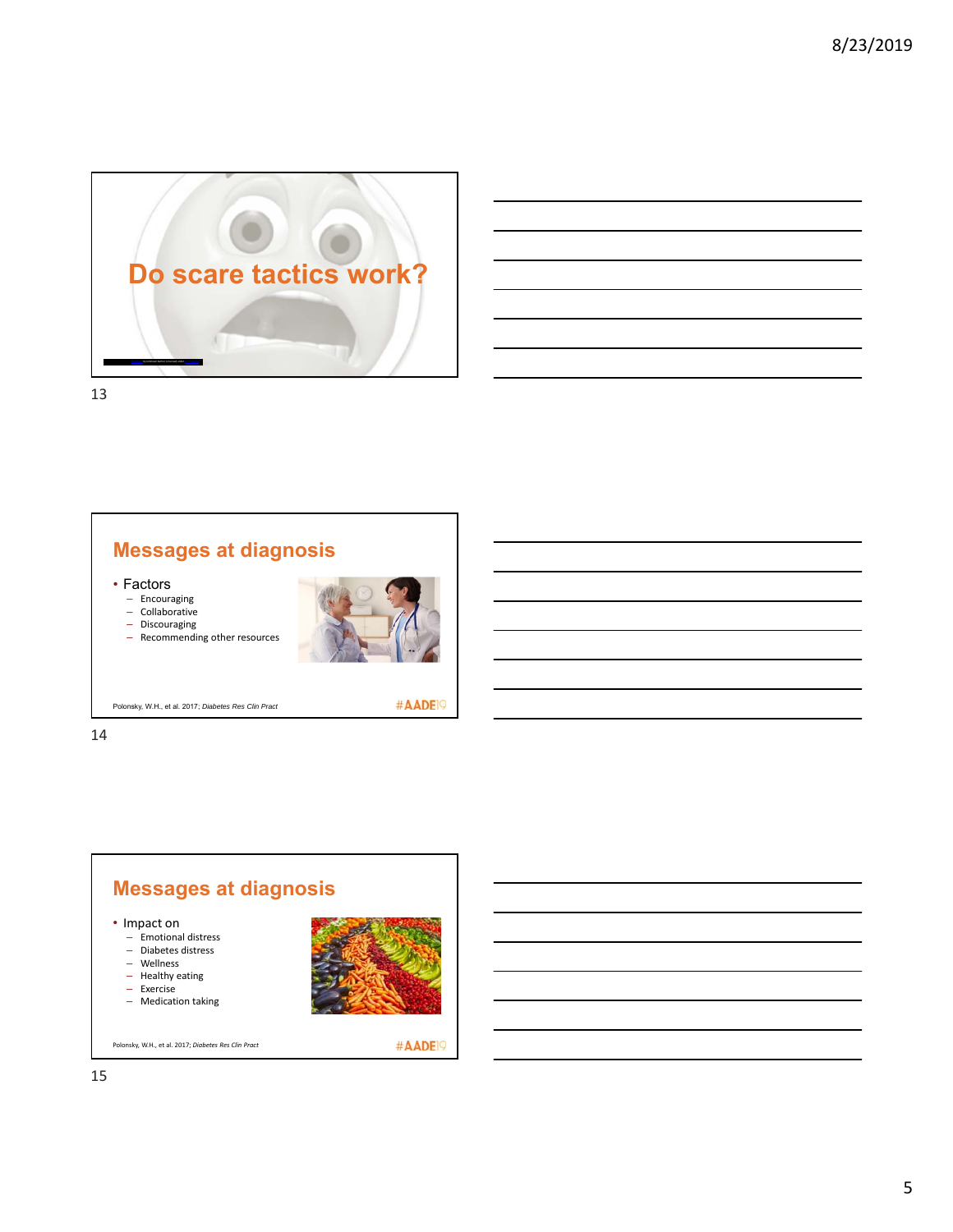# **Review of more effective approaches**

- Strengths-based
- Person-centered
- Empowering

#AADE<sup>19</sup>

16

# **What the language movement is**

- Mindset
- Approach
- Words
- Messages

#AADE<sup>19</sup>

17

## **What it is not**

- Word Police
- Short cut
- Convenience-based
- A new version of the old thinking
- Simply replacement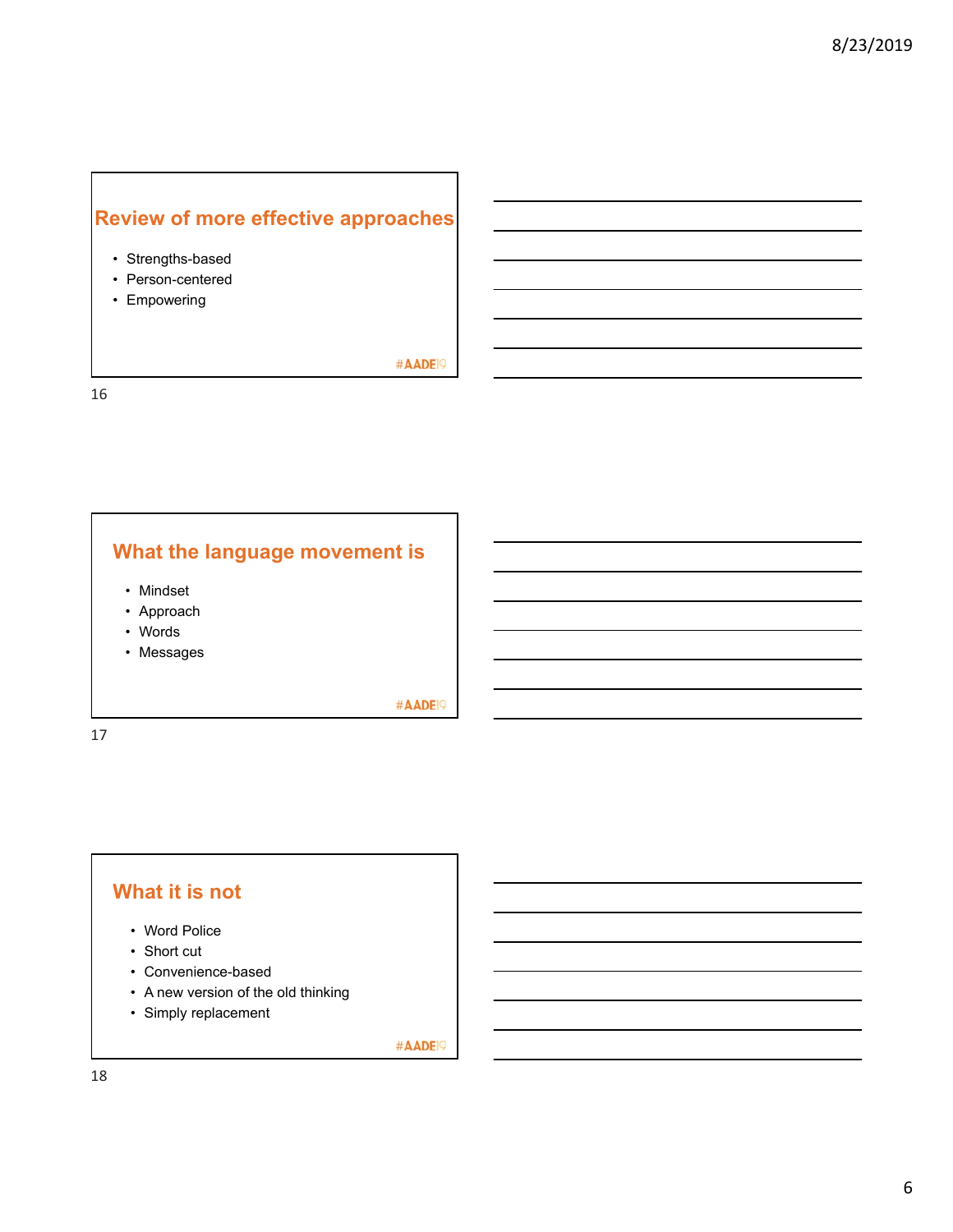## **Examples**

- Adherence
- Glycemic management
- "Type 1s"
- "Type 2s"
- "T1Ds"
- "T2Ds"
- "PWDs"

19

#AADE<sup>19</sup>

# **Polling Question**

Which is the hardest word/phrase to remove from diabetes messages?

- 1. "control"
- 2. "compliance"
- 3. "adherence"
- 4. "diabetic"

#AADE<sup>19</sup>

20

# **Practice**

- From a patient handout:
	- High blood glucose or low blood glucose can cause damage to the blood vessels in our body
	- Eating less than you should have
	- Know your blood glucose range!
	- Correcting low blood glucose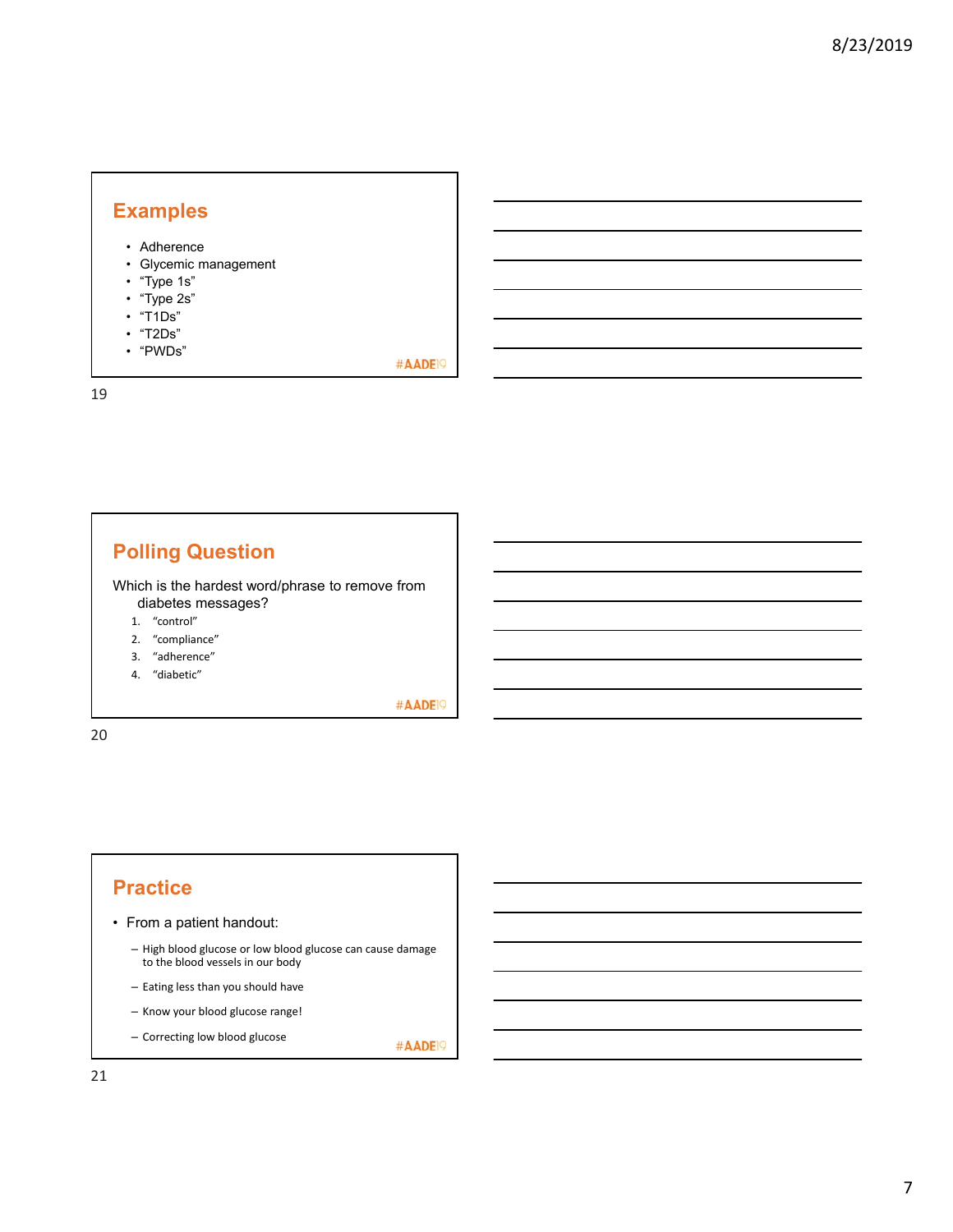- From a patient handout:
	- High blood glucose or low blood glucose can cause damage to the blood vessels in your body
		- Keeping blood glucose levels in a safe range can protect the blood vessels in your body
	- Eating less than you should have • Eating less than you planned
	- Know your blood glucose range! • Know your blood glucose range

#AADE<sup>19</sup>

22

#### **Practice**

- Study Identifies Risk Factors Tied to Follow Up Noncompliance
	- Researchers found that many diabetic macular edema patients do not return for a follow up visit within one year of receiving treatment for non‐proliferative diabetic retinopathy.

#AADE<sup>19</sup>

23

#### **Practice**

- Study Identifies Risk Factors Tied to Follow Up Noncompliance
- Study Identifies Risk Factors Tied to Follow Up Rates
	- Researchers found that many diabetic macular edema patients do not return for a follow up visit within one year of receiving treatment for non‐proliferative diabetic retinopathy.
		- Researchers found that many people with diabetes and macular edema do not return for a follow up visit within one year of receiving treatment for non-proliferative diabetes-related retinopathy.<br>
		##ADEI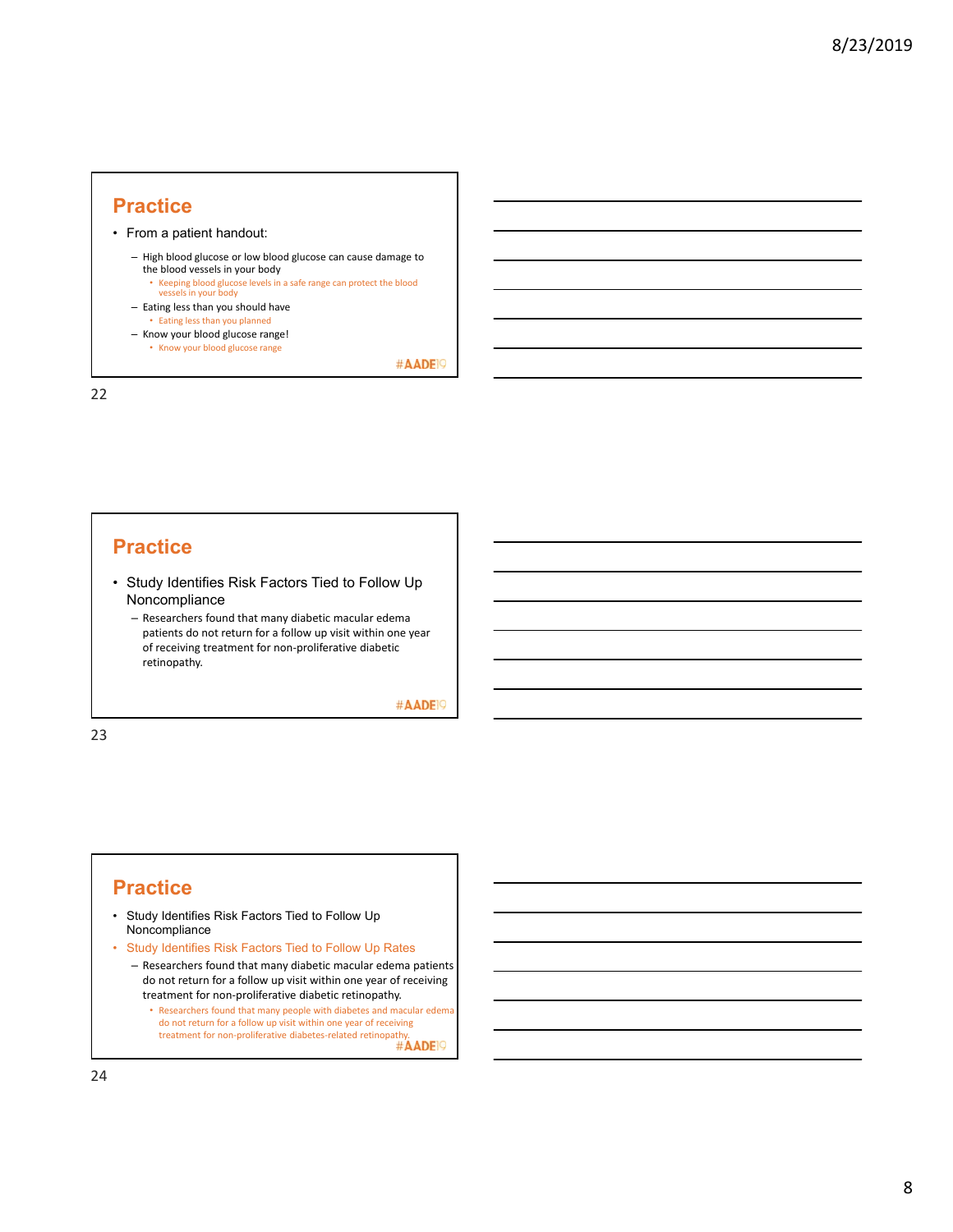• Glycemic control may prevent/delay reproductive complications. Adolescent and young adult males are vulnerable to poor glycemic control.

#AADE<sup>19</sup>

25

### **Practice**

- Glycemic control may prevent/delay reproductive complications. Adolescent and young adult males are vulnerable to poor glycemic control.
	- Maintaining target A1C levels may prevent/delay reproductive complications. Adolescent and young adult males are vulnerable to elevated A1C levels.

#AADE<sup>19</sup>

26

#### **Practice**

- Factors Associated with Adherence to Diabetes Medications
- Factors Associated with Medication Taking in People with Diabetes
	- Poor medication adherence is a well‐known barrier to meeting therapeutic goals in diabetes
	- Medication taking can be a barrier to meeting therapeutic goals in diabetes.
	- We need effective strategies to improve medication adherence in patients • We need effective strategies to increase medication taking in people with diabetes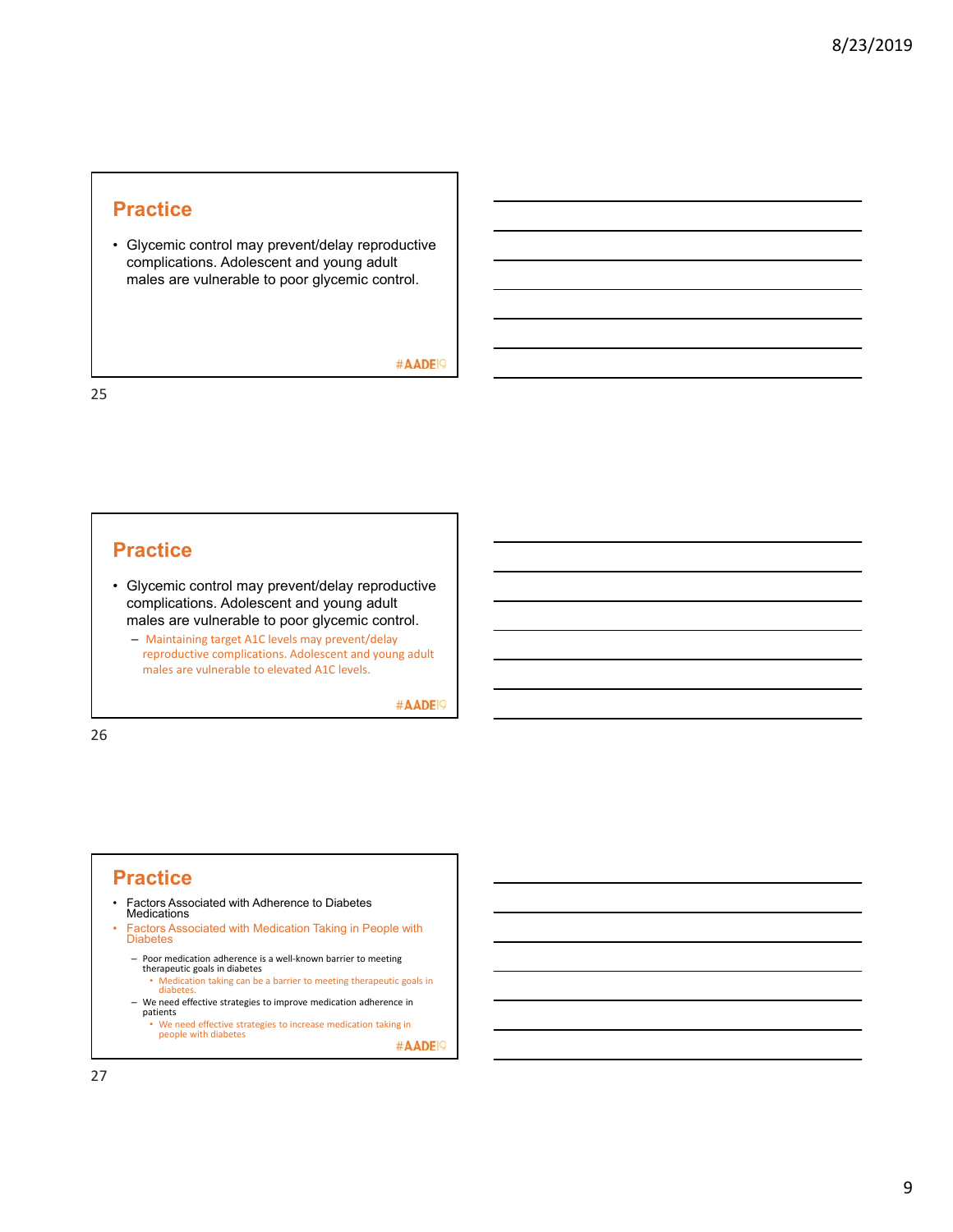- Factors Associated with Program Compliance
	- "we can prevent diabetes"
	- Compliance measures were attendance, self‐reported physical activity, and food logs

#AADE<sup>19</sup>

28

## **Practice**

- Factors Associated with Program Compliance
- Factors Associated with Program Engagement
	- "we can prevent diabetes" • There are ways to lower your risk for diabetes
	- Compliance measures were attendance, self‐reported physical activity, and food logs
	- The study measured attendance, self-reported physical activity, and food intake

#AADE<sup>19</sup>

29

## **Practice**

- A study was performed among poorly controlled type 2 diabetes patients (HbA1c≥9%).
- At the end of the follow-up period, patients were divided into 2 groups:
	- well controlled (HbA1c≤8%) and
	- poorly controlled diabetes (HbA1c≥9%)